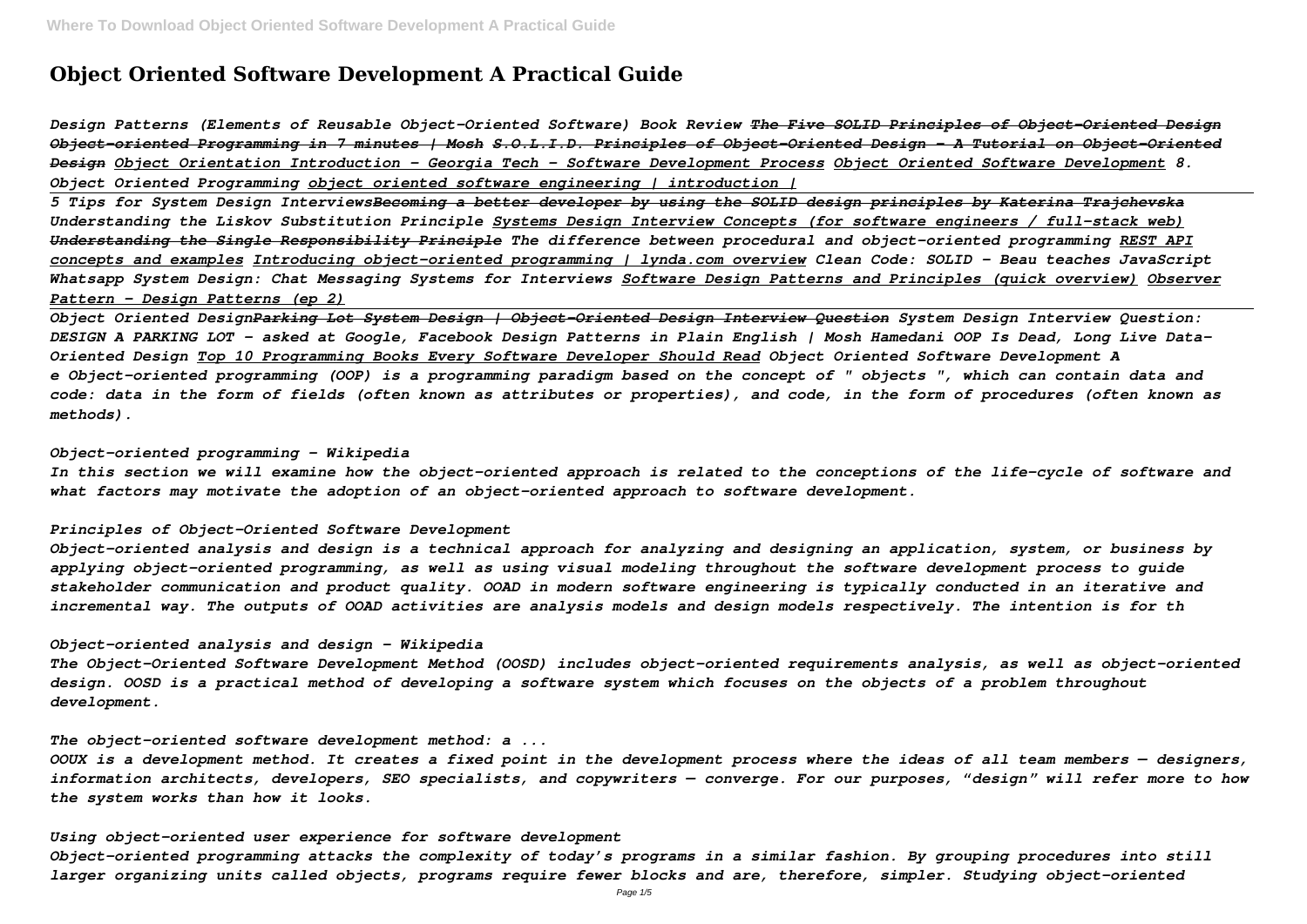*programming, it's hard not to notice the fact that different folks have very different views when it comes to OOP.*

## *Software Development: Object-Oriented Software Development*

*In object-oriented software engineering, the software developer identifies and organizes the application in terms of objectoriented concepts, prior to their final representation in any specific programming language or software tools. Phases in Object-Oriented Software Development. The major phases of software development using object–oriented methodology are object-oriented analysis, object-oriented design, and object-oriented implementation. Object–Oriented Analysis*

# *OOAD - Object Oriented System - Tutorialspoint*

*Object-oriented development The theme is the identification and organization of application concepts rather than final representation in a programming Language. OOD approach encourages software developers to work and think in terms of the application domain through most of the software engineering life cycle. It is a conceptual process independent of a programming language until the final stage.*

#### *Object Oriented Approach for Software Development*

*Object-oriented programming (OOP) is a computer programming model that organizes software design around data, or objects, rather than functions and logic. An object can be defined as a data field that has unique attributes and behavior. OOP focuses on the objects that developers want to manipulate rather than the logic required to manipulate them.*

# *What is object-oriented programming (OOP)?*

*In object-oriented design, programs are often extremely large. And separate objects communicate with each other a lot. So maintaining a large codebase like this for years — with changes along the way — is difficult. Abstraction is a concept aiming to ease this problem.*

*How to explain object-oriented programming concepts to a 6 ...*

*Object-oriented software development and engineering include the following parts: 1.Object oriented analysis (OOA) The first step of Object-oriented software development is Object-Oriented Analysis... 2.Object oriented design (OOD) The second step of Objectoriented software development is ...*

#### *Object-oriented software development: OOA, OOD, OOP, OOT ...*

*Object Oriented Development (OOD) has been touted as the next great advance in software engineering. It promises to reduce development time, reduce the time and resources required to maintain existing applications, increase code reuse, and provide a competitive advantage to organizations that use it.*

## *Object-Oriented Development*

*Object-oriented refers to a programming language, system or software methodology that is built on the concepts of logical objects. It works through the creation, utilization and manipulation of reusable objects to perform a specific task, process or objective.*

## *What is Object-Oriented? - Definition from Techopedia*

*This book leads the reader through a detailed, step-by-step process to run a successful project using object technology. KEY TOPICS: It describes an iterative development process for managing object-oriented (O-O) development efforts, an O-O development methodology to develop quality software, and O-O software development phases setting the framework for the entire effort.*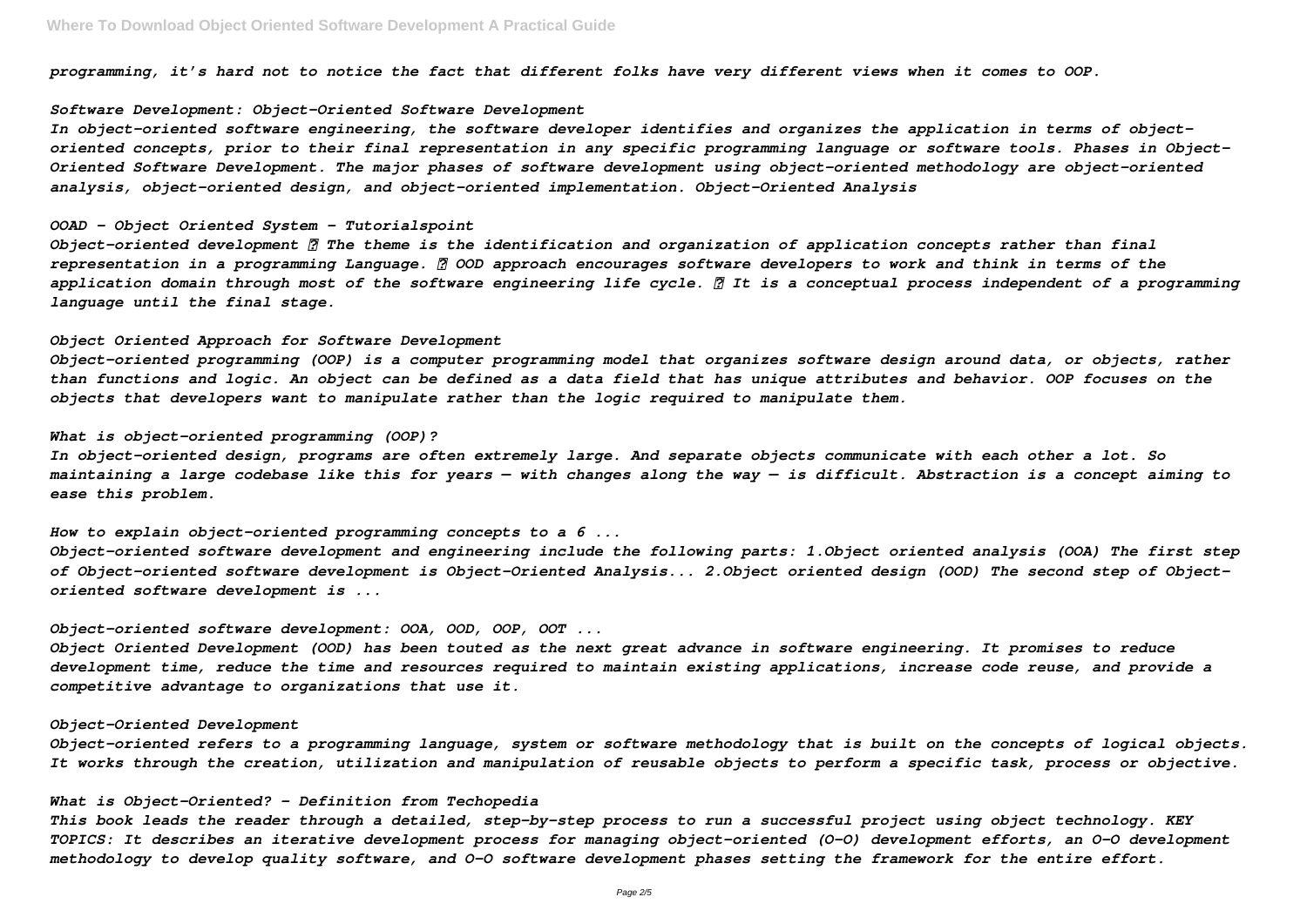# *Object-oriented Software Development: A Practical Guide ...*

*There are 4 major principles that make an language Object Oriented. These are Encapsulation, Data Abstraction, Polymorphism and Inheritance. These are also called as four pillars of Object Oriented...*

*What are four basic principles of Object Oriented ...*

*WideImage is an object-oriented PHP image library, written in PHP5. It uses GD2 and promotes ease of use and extensibility. It supports all common image transformations, such as resize, watermark, crop, draw text,... 3 Reviews*

#### *Free Open Source Object Oriented Software*

*The terms object and object-oriented are applied to different types of entity, design methods, systems and programming languages. An object-oriented system is made up of interacting objects that maintain their own local state and provide operations on that state. There is a general acceptance that an object is an encapsulation of information.*

## *Chapter 5. Object-oriented development*

*Buy Object-Oriented Software Development in Java: Principles, Patterns, and Frameworks 1 by Xiaoping Jia (ISBN: 9780201350845) from Amazon's Book Store. Everyday low prices and free delivery on eligible orders.*

*Design Patterns (Elements of Reusable Object-Oriented Software) Book Review The Five SOLID Principles of Object-Oriented Design Object-oriented Programming in 7 minutes | Mosh S.O.L.I.D. Principles of Object-Oriented Design - A Tutorial on Object-Oriented Design Object Orientation Introduction - Georgia Tech - Software Development Process Object Oriented Software Development 8. Object Oriented Programming object oriented software engineering | introduction |*

*5 Tips for System Design InterviewsBecoming a better developer by using the SOLID design principles by Katerina Trajchevska Understanding the Liskov Substitution Principle Systems Design Interview Concepts (for software engineers / full-stack web) Understanding the Single Responsibility Principle The difference between procedural and object-oriented programming REST API concepts and examples Introducing object-oriented programming | lynda.com overview Clean Code: SOLID - Beau teaches JavaScript Whatsapp System Design: Chat Messaging Systems for Interviews Software Design Patterns and Principles (quick overview) Observer Pattern – Design Patterns (ep 2)*

*Object Oriented DesignParking Lot System Design | Object-Oriented Design Interview Question System Design Interview Question: DESIGN A PARKING LOT - asked at Google, Facebook Design Patterns in Plain English | Mosh Hamedani OOP Is Dead, Long Live Data-Oriented Design Top 10 Programming Books Every Software Developer Should Read Object Oriented Software Development A e Object-oriented programming (OOP) is a programming paradigm based on the concept of " objects ", which can contain data and code: data in the form of fields (often known as attributes or properties), and code, in the form of procedures (often known as methods).*

#### *Object-oriented programming - Wikipedia*

*In this section we will examine how the object-oriented approach is related to the conceptions of the life-cycle of software and what factors may motivate the adoption of an object-oriented approach to software development.*

## *Principles of Object-Oriented Software Development*

*Object-oriented analysis and design is a technical approach for analyzing and designing an application, system, or business by applying object-oriented programming, as well as using visual modeling throughout the software development process to guide*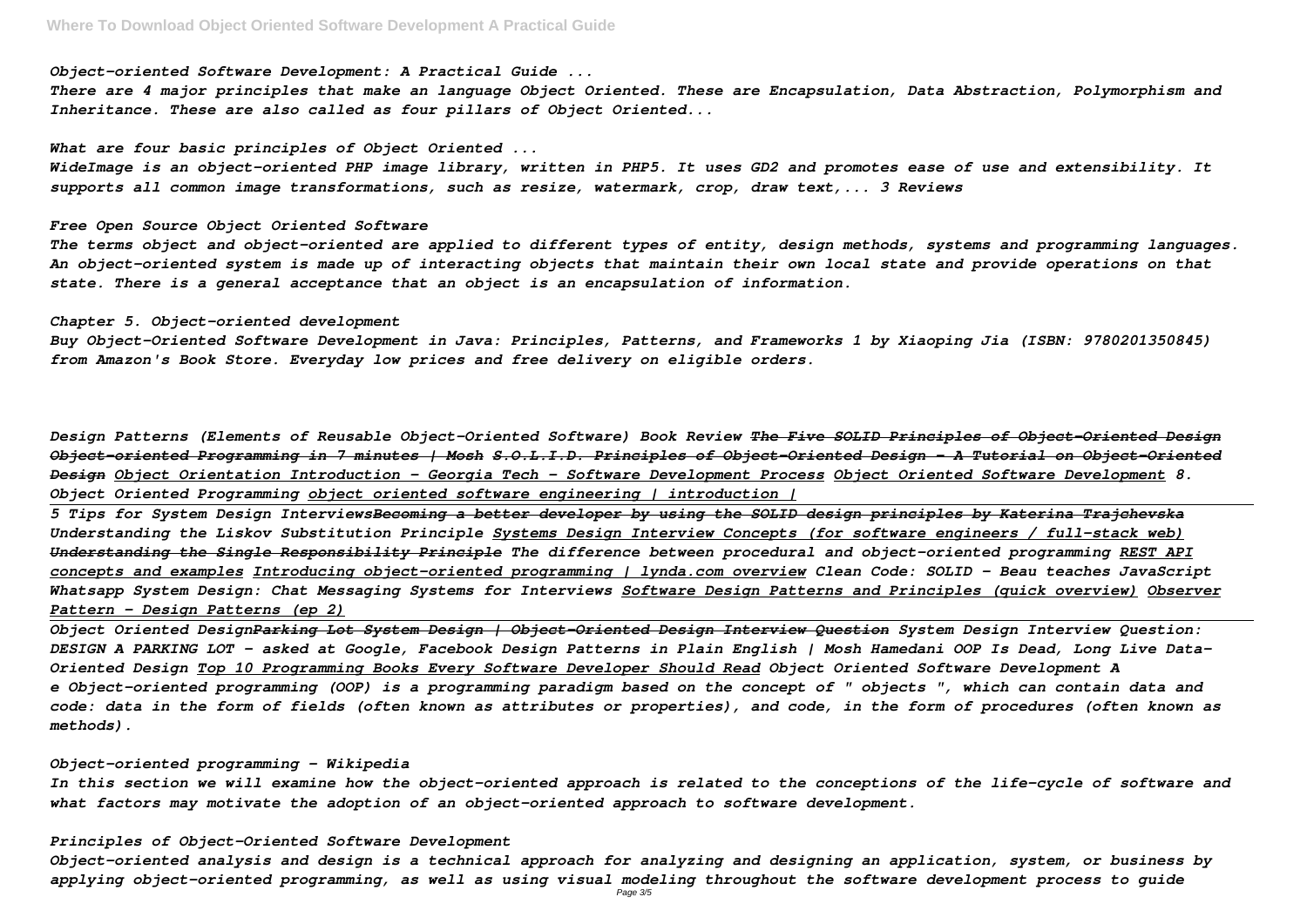*stakeholder communication and product quality. OOAD in modern software engineering is typically conducted in an iterative and incremental way. The outputs of OOAD activities are analysis models and design models respectively. The intention is for th*

#### *Object-oriented analysis and design - Wikipedia*

*The Object-Oriented Software Development Method (OOSD) includes object-oriented requirements analysis, as well as object-oriented design. OOSD is a practical method of developing a software system which focuses on the objects of a problem throughout development.*

*The object-oriented software development method: a ...*

*OOUX is a development method. It creates a fixed point in the development process where the ideas of all team members — designers, information architects, developers, SEO specialists, and copywriters — converge. For our purposes, "design" will refer more to how the system works than how it looks.*

## *Using object-oriented user experience for software development*

*Object-oriented programming attacks the complexity of today's programs in a similar fashion. By grouping procedures into still larger organizing units called objects, programs require fewer blocks and are, therefore, simpler. Studying object-oriented programming, it's hard not to notice the fact that different folks have very different views when it comes to OOP.*

## *Software Development: Object-Oriented Software Development*

*In object-oriented software engineering, the software developer identifies and organizes the application in terms of objectoriented concepts, prior to their final representation in any specific programming language or software tools. Phases in Object-Oriented Software Development. The major phases of software development using object–oriented methodology are object-oriented analysis, object-oriented design, and object-oriented implementation. Object–Oriented Analysis*

#### *OOAD - Object Oriented System - Tutorialspoint*

*Object-oriented development The theme is the identification and organization of application concepts rather than final representation in a programming Language. OOD approach encourages software developers to work and think in terms of the application domain through most of the software engineering life cycle. It is a conceptual process independent of a programming language until the final stage.*

#### *Object Oriented Approach for Software Development*

*Object-oriented programming (OOP) is a computer programming model that organizes software design around data, or objects, rather than functions and logic. An object can be defined as a data field that has unique attributes and behavior. OOP focuses on the objects that developers want to manipulate rather than the logic required to manipulate them.*

## *What is object-oriented programming (OOP)?*

*In object-oriented design, programs are often extremely large. And separate objects communicate with each other a lot. So maintaining a large codebase like this for years — with changes along the way — is difficult. Abstraction is a concept aiming to ease this problem.*

*How to explain object-oriented programming concepts to a 6 ...*

*Object-oriented software development and engineering include the following parts: 1.Object oriented analysis (OOA) The first step of Object-oriented software development is Object-Oriented Analysis... 2.Object oriented design (OOD) The second step of Object-*